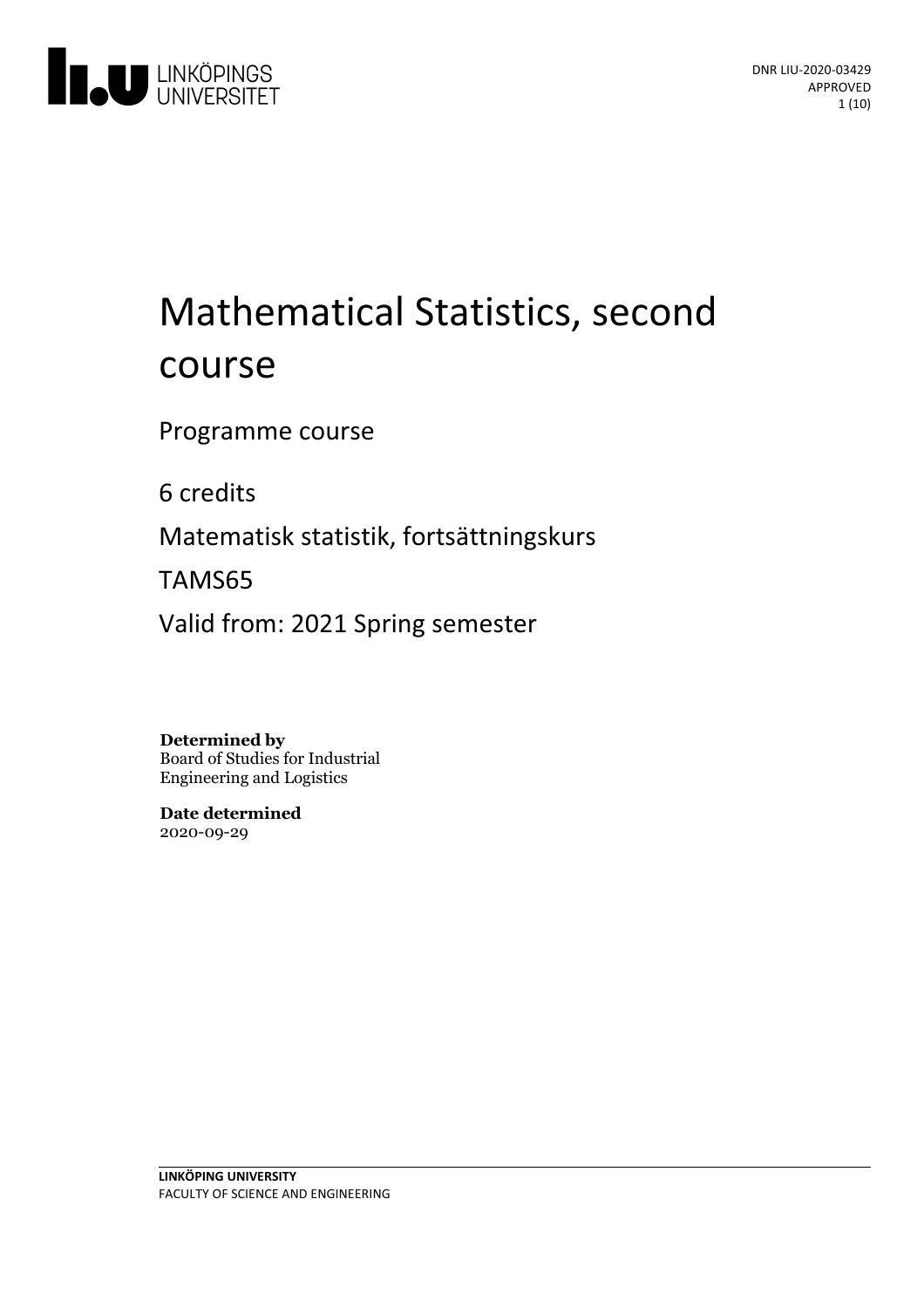# Main field of study

Mathematics, Applied Mathematics

### Course level

First cycle

### Advancement level

 $G<sub>2</sub>X$ 

# Course offered for

- Master of Science in Industrial Engineering and Management International
- Master of Science in Industrial Engineering and Management
- Bachelor's Programme in Mathematics
- Mechanical Engineering, M Sc in Engineering

### **Prerequisites**

Knowledge of probability, calculus and algebra is assumed and some familiarity with matrix algebra.

# Intended learning outcomes

The course is intended to give basic knowledge of the theory and methods of statistical inference, i.e. how to use observed data to draw conclusions about phenomena influenced by random factors. By the end of the course, the student should be able to:

- use an appropriate probability model to describe and analyse observed data and draw conclusions concerning interesting parameters;
- derive point estimators of parameters and analyse their properties;
- understand the principles of statistical inference based on confidence intervals and hypothesis testing;
- construct confidence intervals and test hypotheses using observed data, draw conclusions and describe the uncertainty;
- explore the nature of the relationships between two or several variables by using simple or multiple linear regression models and discuss the adequacy of the models;
- find probability models and statistical methods in applications from engineering, economy and science and evaluate the results;
- use suitable software (e.g., Matlab, R or similar) for certain types of statistical analyses.

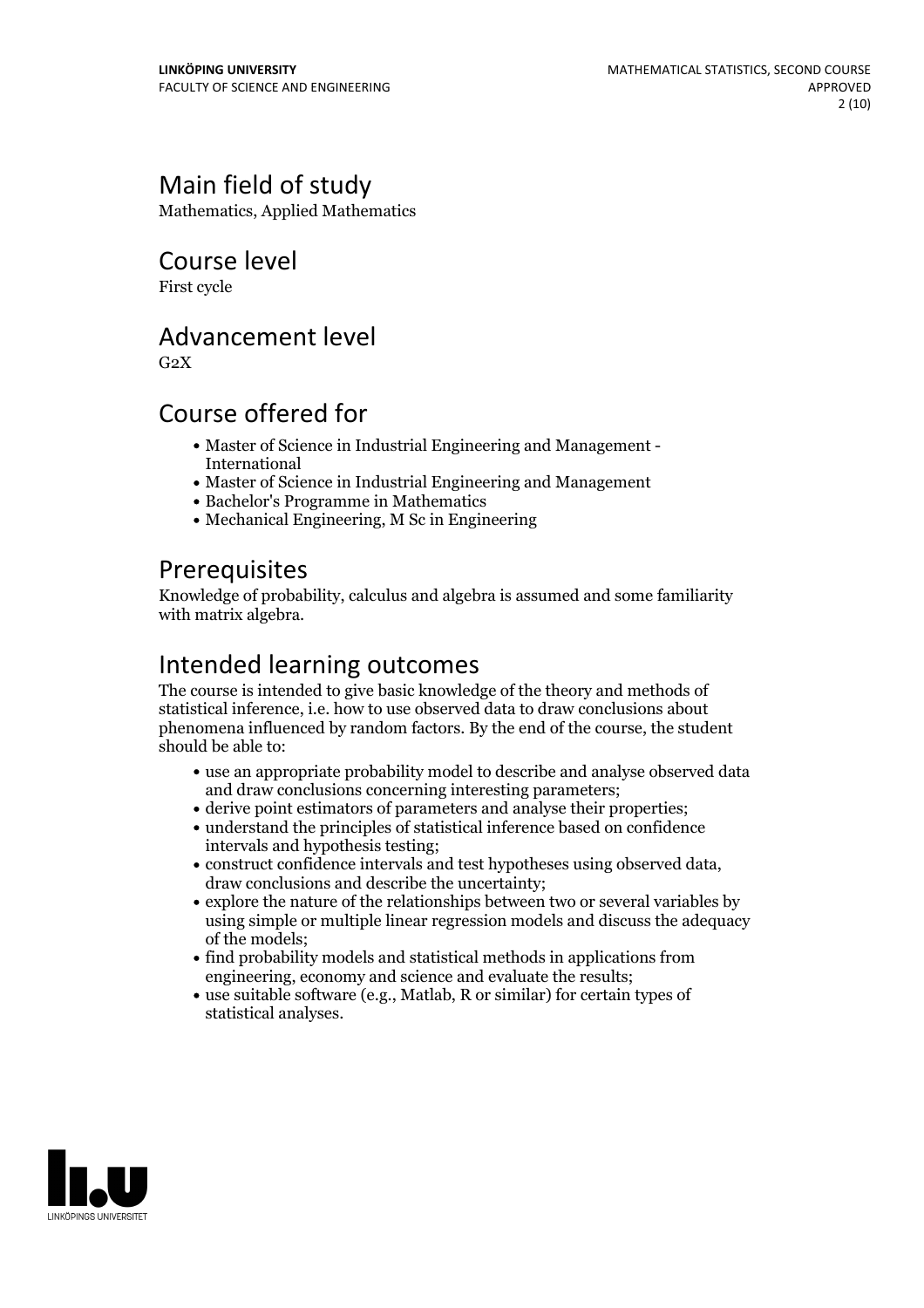### Course content

Chi-square-, t-, F-distribution. Point estimation, properties of estimators, the method of maximum likelihood, the method of moments and the least squares method. Confidence intervals and tests of hypotheses for one or several samples especially for normal, binomial and Poisson distribution and when the central limit theorem can be applied. Chisquare tests. Random vectors, mean vectors and Multiple regression, estimation of parameters, confidence intervals, prediction, analysis of variance table, selection of variables and transformations.<br>Suitable statistical software is used for regression analysis.

### Teaching and working methods

Teaching is consists of lectures and lessons. Obligatory computer exercises are included in the course.

# Examination

| TEN2             | Written exam       | 4 credits | U, 3, 4, 5 |
|------------------|--------------------|-----------|------------|
| UPG <sub>2</sub> | Project assignment | 2 credits | U.G        |

### Grades

Four-grade scale, LiU, U, 3, 4, 5

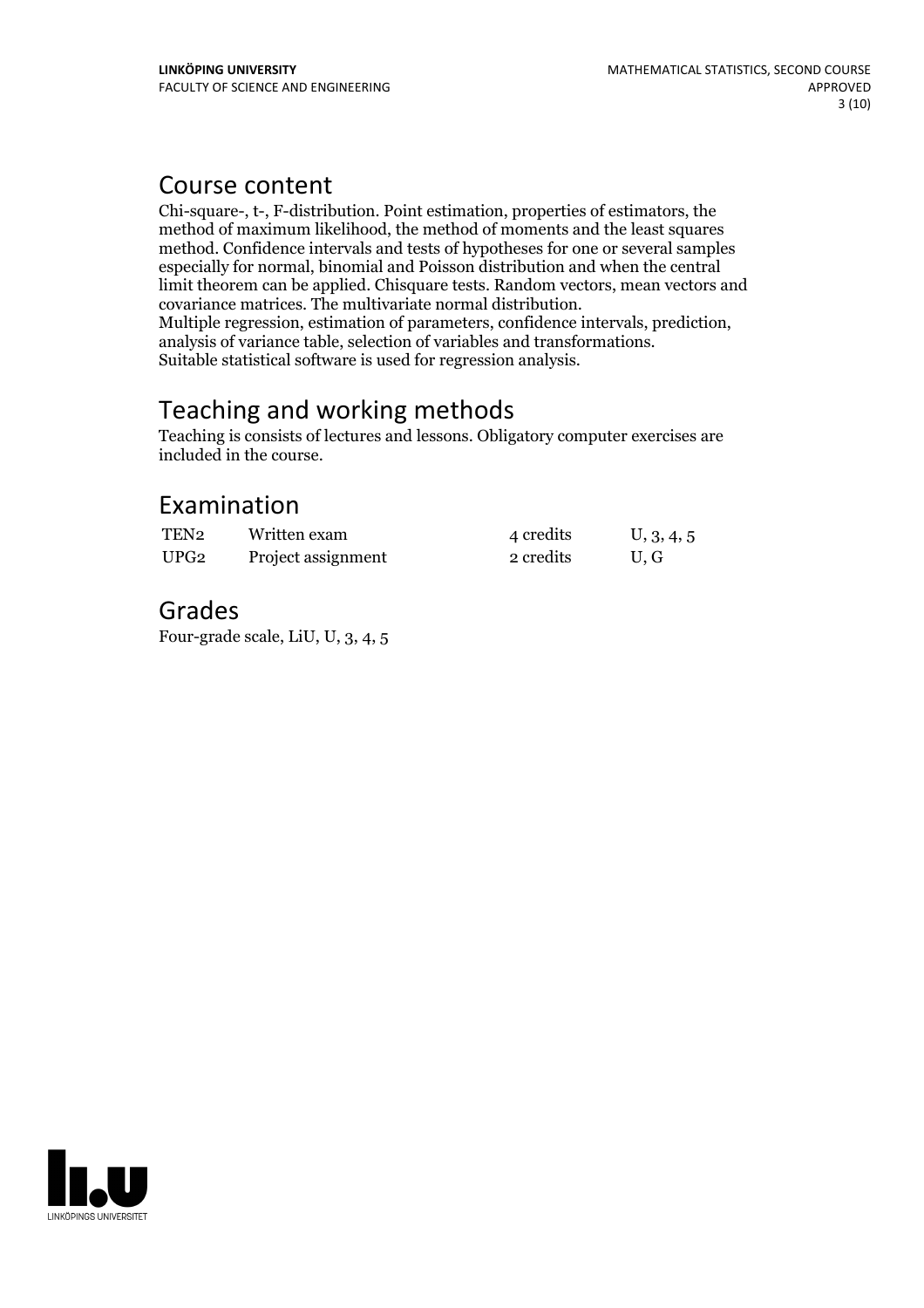# Other information

Supplementary courses:

Multivariate Statistical Methods, Experimental Design and Biostatistics, Signal Theory, Quality Technology, Six Sigma Quality.

#### **About teaching and examination language**

The teaching language is presented in the Overview tab for each course. The examination language relates to the teaching language as follows:

- If teaching language is Swedish, the course as a whole or in large parts, is taught in Swedish. Please note that although teaching language is Swedish, parts of the course could be given in English. Examination language is Swedish.<br>• If teaching language is Swedish/English, the course as a whole will be
- taught in English if students without prior knowledge of the Swedish language participate. Examination language is Swedish or English
- $\bullet$  If teaching language is English, the course as a whole is taught in English. Examination language is English.

#### **Other**

The course is conducted in a manner where both men's and women's

The planning and implementation of a course should correspond to the course syllabus. The course evaluation should therefore be conducted with the course syllabus as a starting point.

### Department

Matematiska institutionen

### Director of Studies or equivalent

Nils-Hassan Quttineh

### Examiner

Zhenxia Liu

### Course website and other links

<http://courses.mai.liu.se/GU/TAMS65>

### Education components

Preliminary scheduled hours: 56 h Recommended self-study hours: 104 h

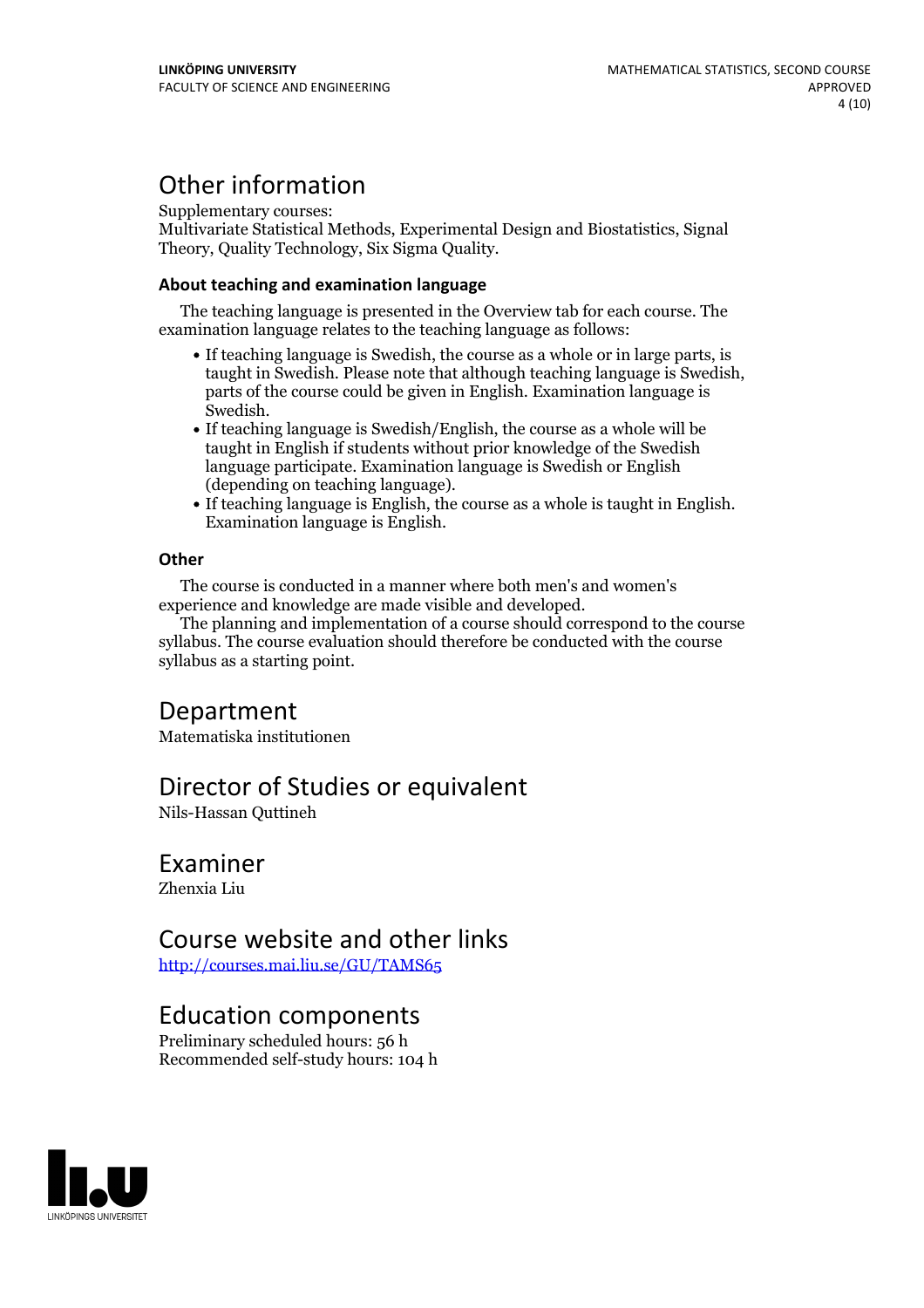# Course literature

#### **Books**

G. Blom, J. Enger, G. Englund, J. Grandell, L. Holst:, (2005) *Sannolikhetsteori och statistikteori med tillämpningar* Studentlitteratur ISBN: 978-91-44-02442-4

#### **Compendia**

Grundläggande regressionsanalys

#### **Other**

*Formel- och tabellsamling i matematisk statistik, utgiven av matematiska institutionen.*

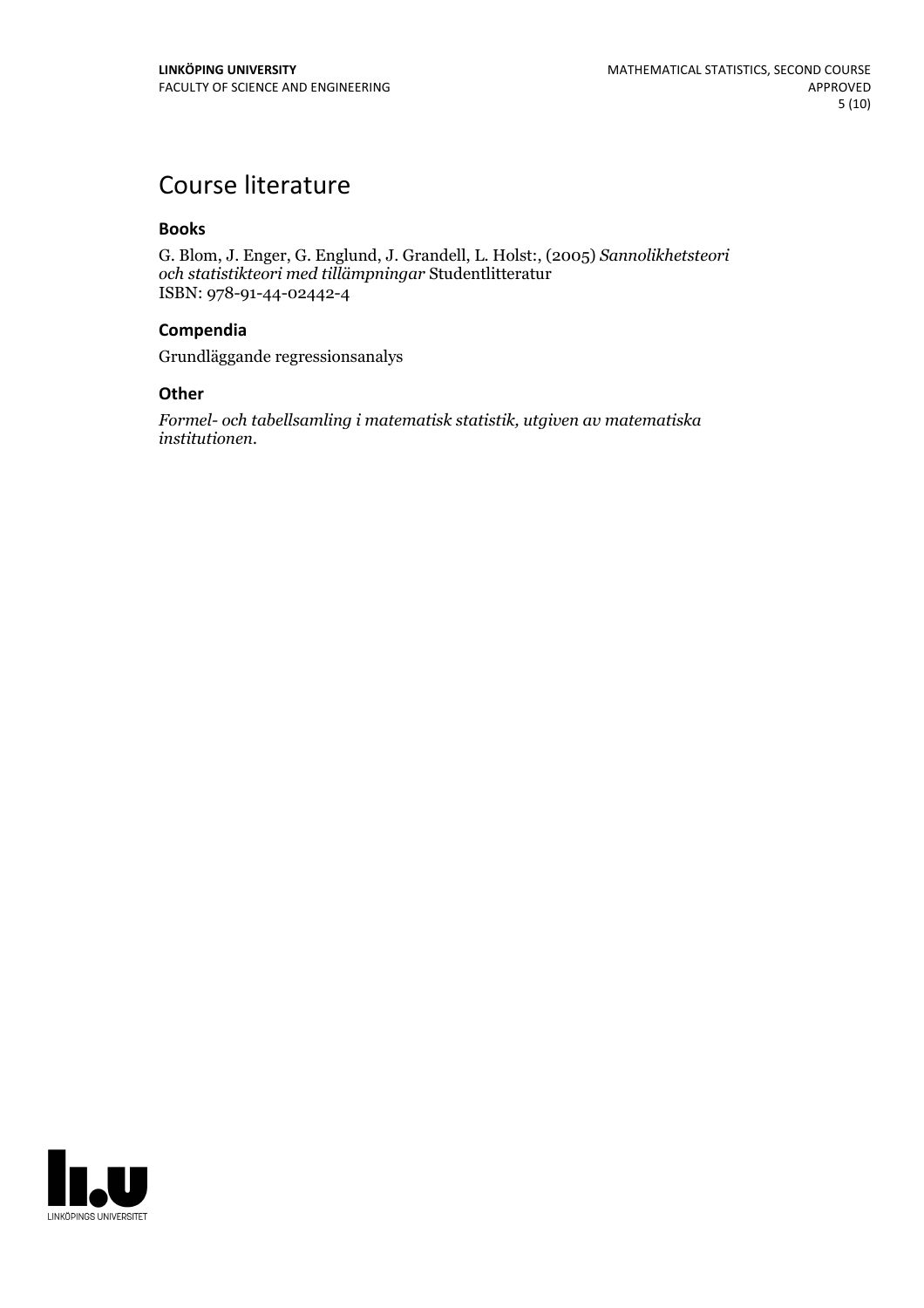# **Common rules**

### **Course syllabus**

A syllabus must be established for each course. The syllabus specifies the aim and contents of the course, and the prior knowledge that a student must have in order to be able to benefit from the course.

### **Timetabling**

Courses are timetabled after a decision has been made for this course concerning its assignment to a timetable module.

### **Interrupting a course**

The vice-chancellor's decision concerning regulations for registration, deregistration and reporting results (Dnr LiU-2015-01241) states that interruptions in study are to be recorded in Ladok. Thus, all students who do not participate in a course for which they have registered must record the interruption, such that the registration on the course can be removed. Deregistration from <sup>a</sup> course is carried outusing <sup>a</sup> web-based form: https://www.lith.liu.se/for-studenter/kurskomplettering?l=en.

### **Cancelled courses**

Courses with few participants (fewer than 10) may be cancelled or organised in a manner that differs from that stated in the course syllabus. The Dean is to deliberate and decide whether a course is to be cancelled or changed from the course syllabus.

### **Guidelines relatingto examinations and examiners**

For details, see Guidelines for education and examination for first-cycle and second-cycle education at Linköping University, Dnr LiU-2019-00920 (http://styrdokument.liu.se/Regelsamling/VisaBeslut/917592).

An examiner must be employed as a teacher at LiU according to the LiU Regulations for Appointments, Dnr LiU-2017-03931 (https://styrdokument.liu.se/Regelsamling/VisaBeslut/622784). For courses in second-cycle, the following teachers can be appointed as examiner: Professor (including Adjunct and Visiting Professor), Associate Professor (including Adjunct), Senior Lecturer (including Adjunct and Visiting Senior Lecturer), Research Fellow, or Postdoc. For courses in first-cycle, Assistant Lecturer (including Adjunct and Visiting Assistant Lecturer) can also be appointed as examiner in addition to those listed for second-cycle courses. In exceptional cases, a Part-time Lecturer can also be appointed as an examiner at both first- and second cycle, see Delegation of authority for the Board of Faculty of Science and Engineering.

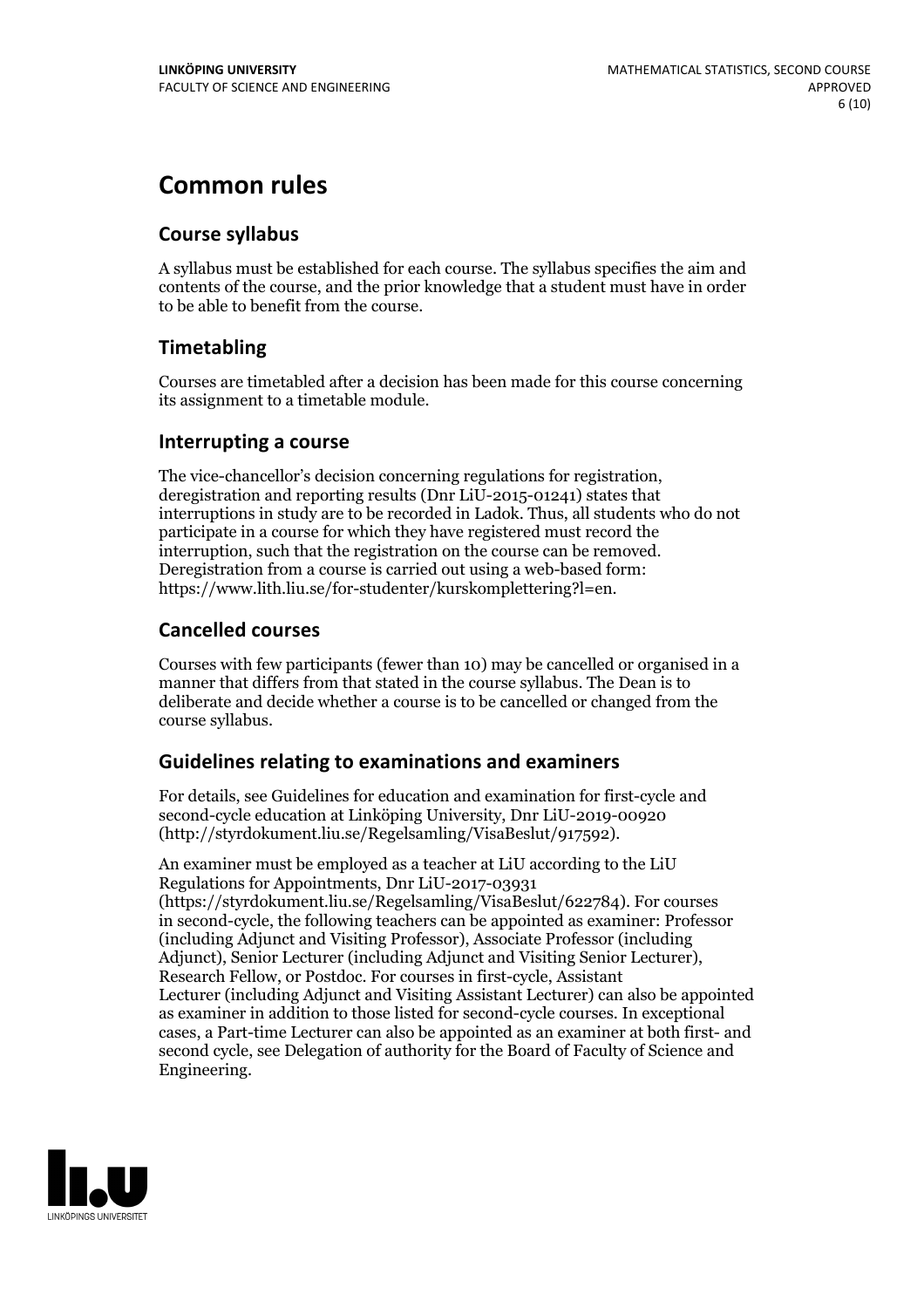### **Forms of examination**

#### **Principles for examination**

Written and oral examinations and digital and computer-based examinations are held at least three times a year: once immediately after the end of the course, once in August, and once (usually) in one of the re-examination periods. Examinations held at other times are to follow a decision of the board of studies.

Principles for examination scheduling for courses that follow the study periods:

- courses given in VT1 are examined for the first time in March, with re-examination in June and August
- courses given in VT2 are examined for the first time in May, with re-examination in August and October
- courses given in HT1 are examined for the first time in October, with re-examination in January and August
- courses given in HT2 are examined for the first time in January, with re-examination in March and in August.

The examination schedule is based on the structure of timetable modules, but there may be deviations from this, mainly in the case of courses that are studied and examined for several programmes and in lower grades (i.e. 1 and 2).

Examinations for courses that the board of studies has decided are to be held in alternate years are held three times during the school year in which the course is given according to the principles stated above.

Examinations for courses that are cancelled orrescheduled such that they are not given in one or several years are held three times during the year that immediately follows the course, with examination scheduling that corresponds to the scheduling that was in force before the course was cancelled or rescheduled.

When a course is given for the last time, the regular examination and two re-<br>examinations will be offered. Thereafter, examinations are phased out by offering three examinations during the following academic year at the same times as the examinations in any substitute course. If there is no substitute course, three examinations will be offered during re-examination periods during the following academic year. Other examination times are decided by the board of studies. In all cases above, the examination is also offered one more time during the academic year after the following, unless the board of studies decides otherwise.

If a course is given during several periods of the year (for programmes, or on different occasions for different programmes) the board or boards of studies determine together the scheduling and frequency of re-examination occasions.

#### **Retakes of other forms of examination**

Regulations concerning retakes of other forms of examination than written examinations and digital and computer-based examinations are given in the LiU guidelines for examinations and examiners, http://styrdokument.liu.se/Regelsamling/VisaBeslut/917592.

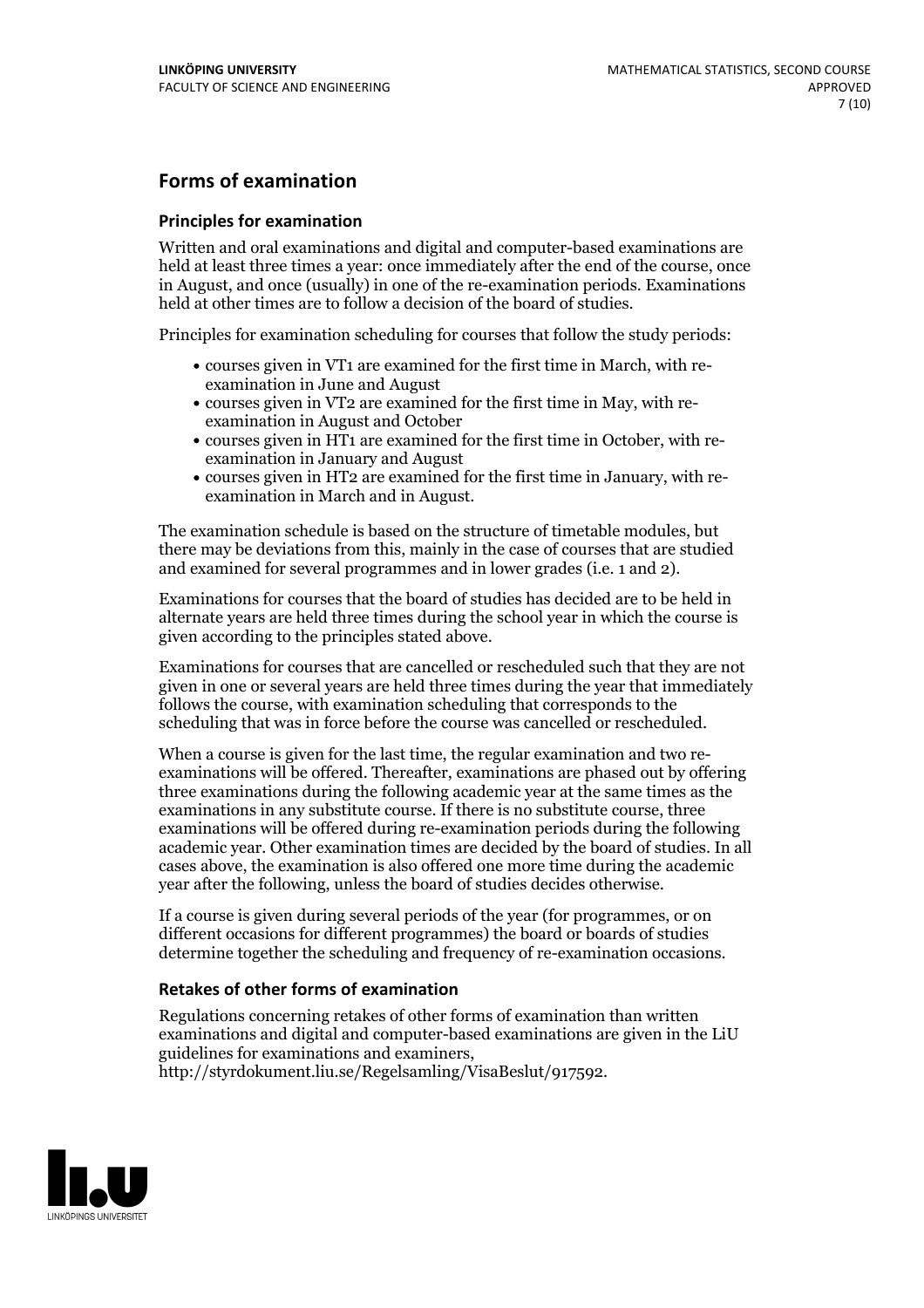#### **Registration for examination**

Until January 31 2021, the following applies according to previous guidelines: In order to take an written, digital or computer-based examination student must register in advance at the Student Portal during the registration period, which Candidates are informed of the location of the examination by email, four days in advance. Students who have not registered for an examination run the risk of being refused admittance to the examination, if space is not available.

From February 1 2021, new guidelines applies for registration for written, digital or computer-based examination, Dnr LiU-2020-02033 (https://styrdokument.liu.se/Regelsamling/VisaBeslut/622682).

Symbols used in the examination registration system:

\*\* denotes that the examination is being given for the penultimate time.

\* denotes that the examination is being given for the last time.

#### **Code of conduct for students during examinations**

Details are given in a decision in the university's rule book: http://styrdokument.liu.se/Regelsamling/VisaBeslut/622682.

#### **Retakes for higher grade**

Students at the Institute of Technology at LiU have the right to retake written examinations and digital and computer-based examinations in an attempt to achieve a higher grade. This is valid for all examination components with code "TEN", "DIT" and "DAT". The same right may not be exercised for other examination components, unless otherwise specified in the course syllabus.

A retake is not possible on courses that are included in an issued degree diploma.

#### **Grades**

The grades that are preferably to be used are Fail (U), Pass (3), Pass not without distinction  $(4)$  and Pass with distinction  $(5)$ .

- Grades U, 3, 4, 5 are to be awarded for courses that have written or digital examinations.<br>• Grades Fail (U) and Pass (G) may be awarded for courses with a large
- degree of practical components such as laboratory work, project work and
- $\bullet$  Grades Fail (U) and Pass (G) are to be used for degree projects and other independent work.

#### **Examination components**

The following examination components and associated module codes are used at the Faculty of Science and Engineering:

Grades U, 3, 4, 5 are to be awarded for written examinations (TEN) and

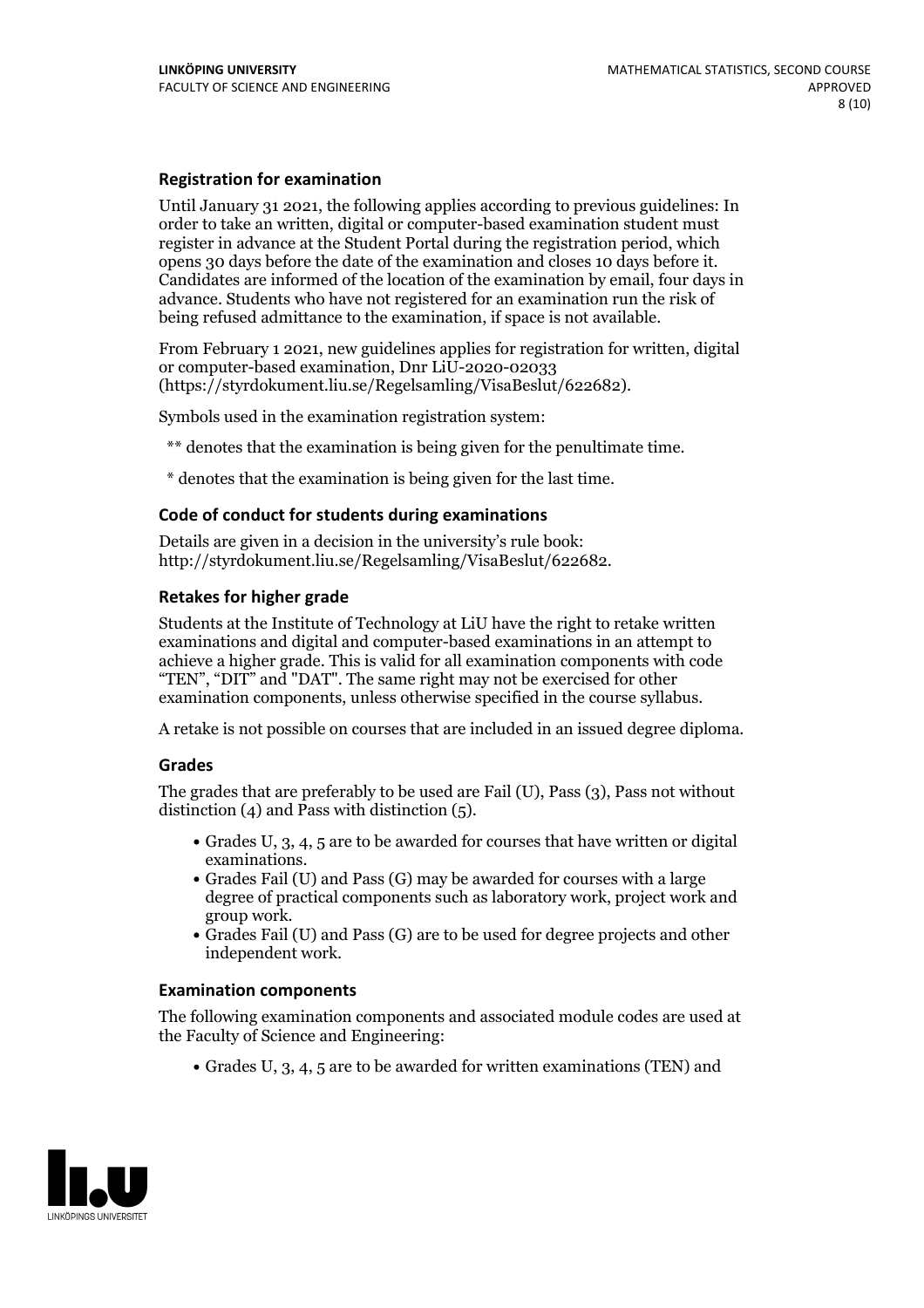- digital examinations (DIT).<br>• Examination components for which the grades Fail (U) and Pass (G) may be awarded are laboratory work (LAB), project work (PRA), preparatory written examination (KTR), digital preparatory written examination (DIK), oral examination (MUN), computer-based examination (DAT), home
- assignment (HEM), and assignment (UPG).<br>• Students receive grades either Fail (U) or Pass (G) for other examination components in which the examination criteria are satisfied principally through active attendance such as tutorial group (BAS) or examination item
- (MOM).<br>• Grades Fail (U) and Pass (G) are to be used for the examination components Opposition (OPPO) and Attendance at thesis presentation (AUSK) (i.e. part of the degree project).

In general, the following applies:

- 
- Mandatory course components must be scored and given <sup>a</sup> module code. Examination components that are not scored, cannot be mandatory. Hence, it is voluntary to participate in these examinations, and the voluntariness must be clearly stated. Additionally, if there are any associated conditions to the examination component, these must be clearly stated as well.<br>• For courses with more than one examination component with grades
- U,3,4,5, it shall be clearly stated how the final grade is weighted.

For mandatory components, the following applies: If special circumstances prevail, and if it is possible with consideration of the nature ofthe compulsory component, the examiner may decide to replace the compulsory component with another equivalent component. (In accordance with the LiU Guidelines for education and examination for first-cycle and second-cycle education at Linköping University, http://styrdokument.liu.se/Regelsamling/VisaBeslut/917592).

For written examinations, the following applies: If the LiU coordinator for students with disabilities has granted a student the right to an adapted examination for a written examination in an examination hall, the student has the right to it. If the coordinator has instead recommended for the student an adapted examination or alternative form of examination, the examiner may grant this if the examiner assesses that it is possible, based on consideration of the course objectives. (In accordance with the LiU Guidelines for education and examination for first-cycle and second-cycle education at Linköping University, http://styrdokument.liu.se/Regelsamling/VisaBeslut/917592).

#### **Reporting of examination results**

The examination results for a student are reported at the relevant department.

#### **Plagiarism**

For examinations that involve the writing of reports, in cases in which it can be assumed that the student has had access to other sources (such as during project work, writing essays, etc.), the material submitted must be prepared in accordance